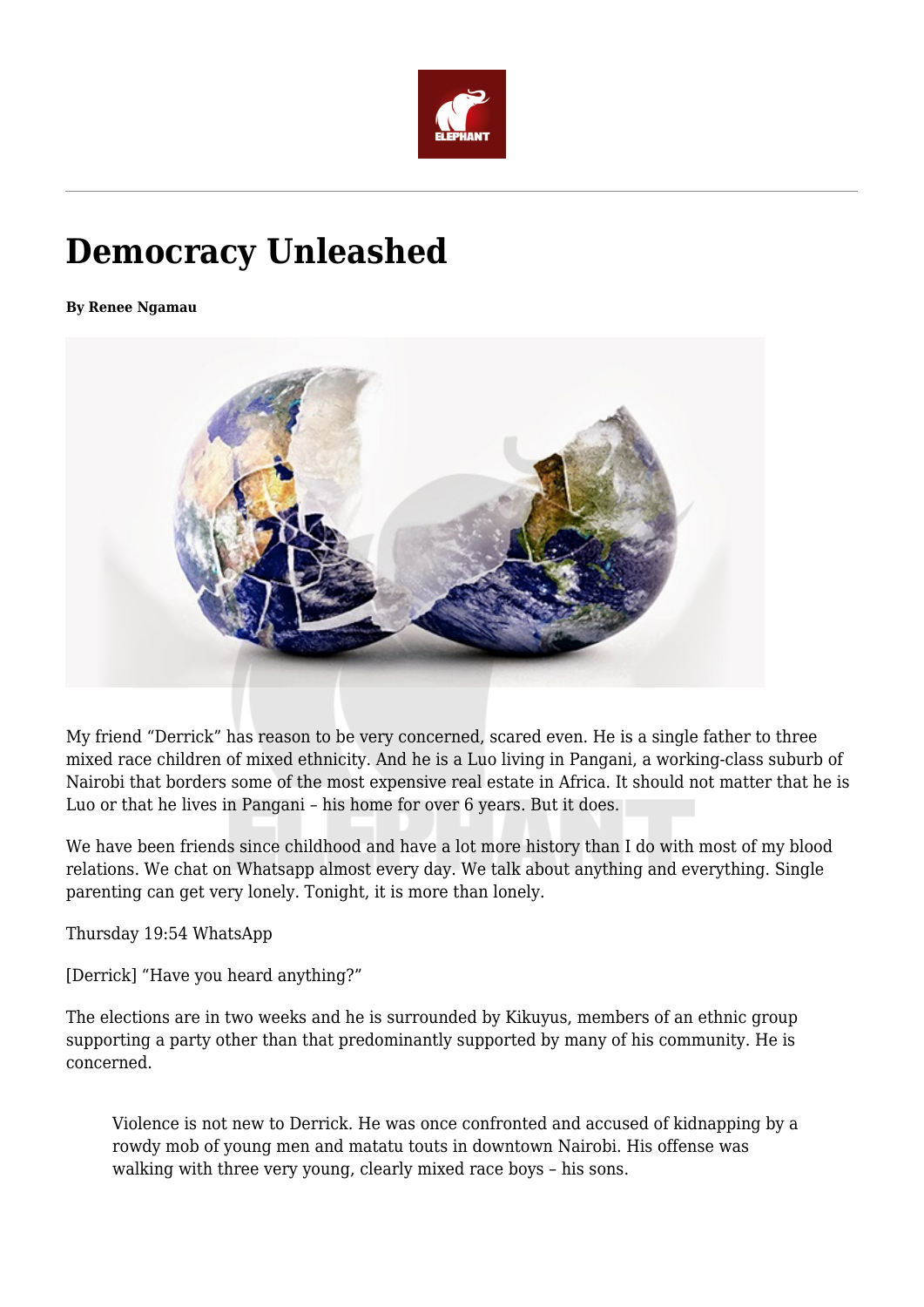I have not heard anything. We chat about politics a little then go onto more pressing stuff. Teenage boys, what to do about slipping school grades, an idea for a show, the hustle of dating. We sign off.

Sunday 20:19 Whatsapp

[Derrick] "What do you know that I may need to know?"

[Me] "???" "Like?"

[Derrick] "I feel like a sitting duck, I told u…" (sic)

Violence is not new to Derrick. He was once confronted and accused of kidnapping by a rowdy mob of young men and matatu touts in downtown Nairobi. His offense was walking with three very young, clearly mixed race boys – his sons. The mob screamed at him, shoving and kicking him. They called him Deya [after the infamous Kenyan self-styled "miracle babies" pastor]. It took the intervention of his three terrified boys who, when dragged a little distance away from him as he was held down, confirmed that he is indeed their dad, despite their "light skin", more chiseled facial features and the fact that one of his boys carries a Kikuyu name.

If you are mixed, whether ethnic or race, you are impure, belong to no one and, therefore a justifiable target for attack by everyone.

In 2008, he had "shipped" his wife and children to the City of Peace, Dar Es Salaam, Tanzania. Their twin income could afford them the trip then. She was alive then. Today, he is a single father of three, scared in the run up to what should be a peaceful election. Already, the threats have begun.

I ask my sources. They reassure me. There will be no chaos. Government has put in place, measures to ensure a swift crackdown if there are pockets of violence. The intelligence service is on the case. Be easy. We are safe. I pass the message to him.

Monday 16:32

[Derrick] "Chic, is there anything you know that you are not telling me?"

[Me] "No. Honestly."

[Derrick] "If there was, would you tell me?"

I don't know what to say. I have never thought he would even think that I would ever put him or the kids in danger. We are blood. Aren't we?

It is this kind of suspicion and mistrust that the systematic promotion of tribalism in Kenya does. It pervades even the most innocent of friendships and corrupts them. It forces people to relate with each other with suspicion, then uses that same suspicion to justify the need to promote and preserve itself.

Do we ever ask, or care, about the effect of making 11-year olds, 15-year olds, choose a parent or disown another based on tribe? Who are we raising when young children are routinely separated from their families, friends and environment "until the election is over"?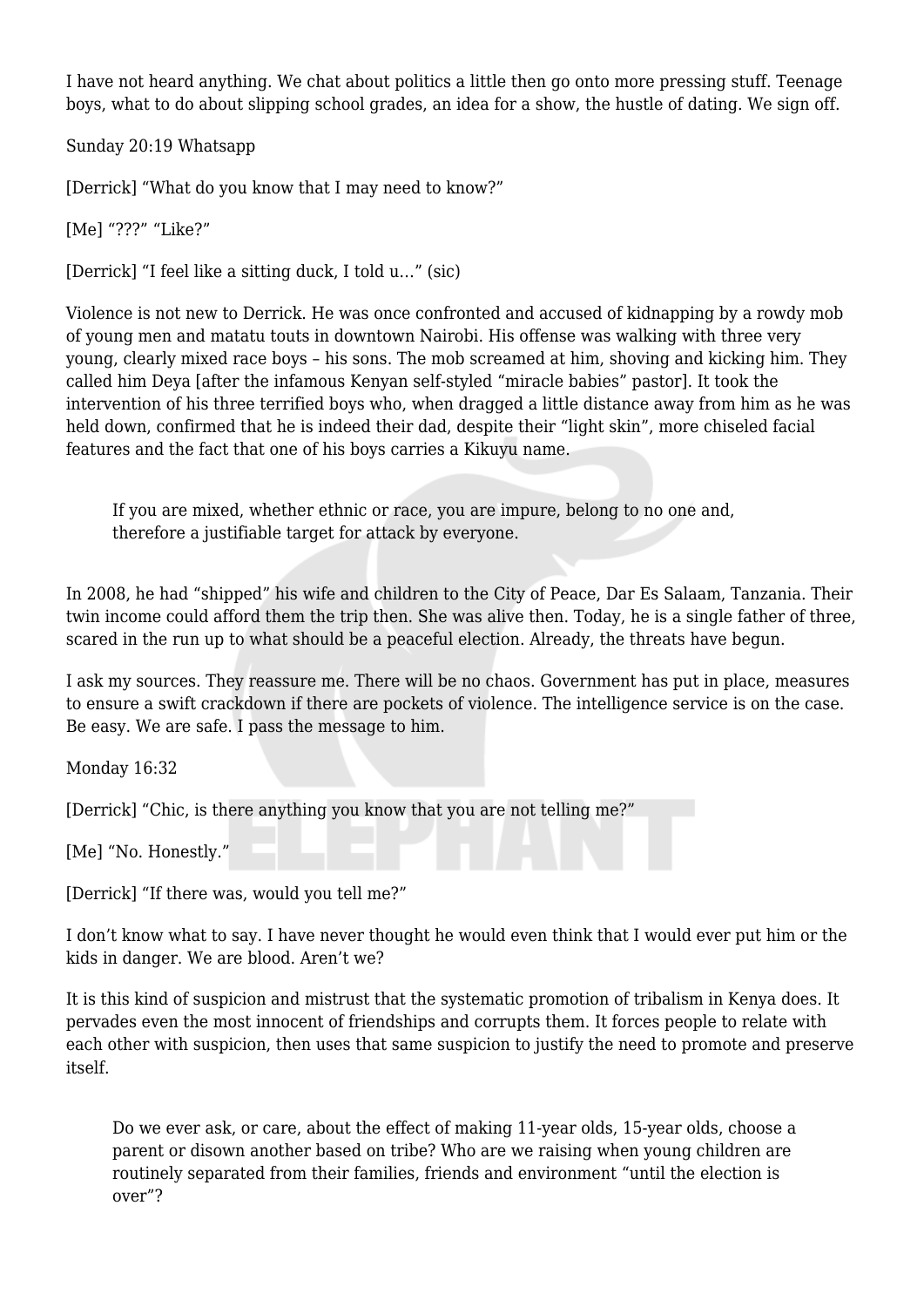The problem in the case of a parent with mixed ethnicity/race children is that they belong always to the "enemy", the "weaker side". When narrating the story of the Rwandan genocide, the highlight is very often on the millions of Tutsis killed by their Hutu neighbours. What is not often addressed is the number of Rwandans of mixed ethnicity who were killed by their relatives because they belonged to "the other side". Derrick knows that his children are easy targets. And that his friends or neighbours could sell him out if chaos erupted. His question is not without context.

I have a riddle for you.

What is the difference between a tribal based campaign, apartheid's so-called justification or the Nazi superior race argument? The answer is none.

The Nazis believed that they were entitled to expand territorially, that they were under threat from "inferior" races and they were divinely appointed. Proponents of apartheid believed in the superiority of their race, their divine right, the threat by the inferior races and the need for purity. The tribe argument… well, you can see the trend now.

If you are mixed, whether ethnic or race, you are impure, belong to no one and, therefore a justifiable target for attack by everyone. This is a problem particularly in urban Kenya where, increasingly, many children are born of mixed ethnicity and those who are not, very often do not know enough of their own mother tongue to be identified by language.

Tribalism. Nazism. Racism. They all play the same tune. The lyrics are simple. We are superior. They are inferior.

I tell Derrick to send his children away for the election period and go spend the week in a safer neighbourhood. It is more prudent to separate him from them. He, their own father, is a liability because of his physical features. Sound familiar? Trevor Noah, the famous South African comedian, often had to walk across the street from his own father, and pretend that his mother was his nanny just so they would not get into trouble for having birthed him during the apartheid era.

Do we ever ask, or care, about the effect of making 11-year olds, 15-year olds, choose a parent or disown another based on tribe? Who are we raising when young children are routinely separated from their families, friends and environment "until the election is over"?

Or do we not care? Does it not matter?

The tribal card is deliberately played up by political manipulators at election time, to shore up their feudal egos with no regard to the consequences. When one national leader calls for the expulsion of "foreigners" -people not of a particular tribe- from an area; when another, also a national leader speaks exclusively in a language understood only by the ethnic group from which he comes; they are deliberately playing up the tribal sentiments and creating well calculated tension. Their "tribesmen" are not "their people". They are their vassals – available for use, abuse and if need be, disposal, as they watch and pronounce utterances from their gilded castles behind armies of bodyguards deployed to ensure their own safety.

Tribalism. Nazism. Racism. They all play the same tune. The lyrics are simple. We are superior. They are inferior.

"They are the villains. We are the victims." [Insert historical distortions here. *Remember when "they" stoned our president? Remember how "they" stole our presidency?*]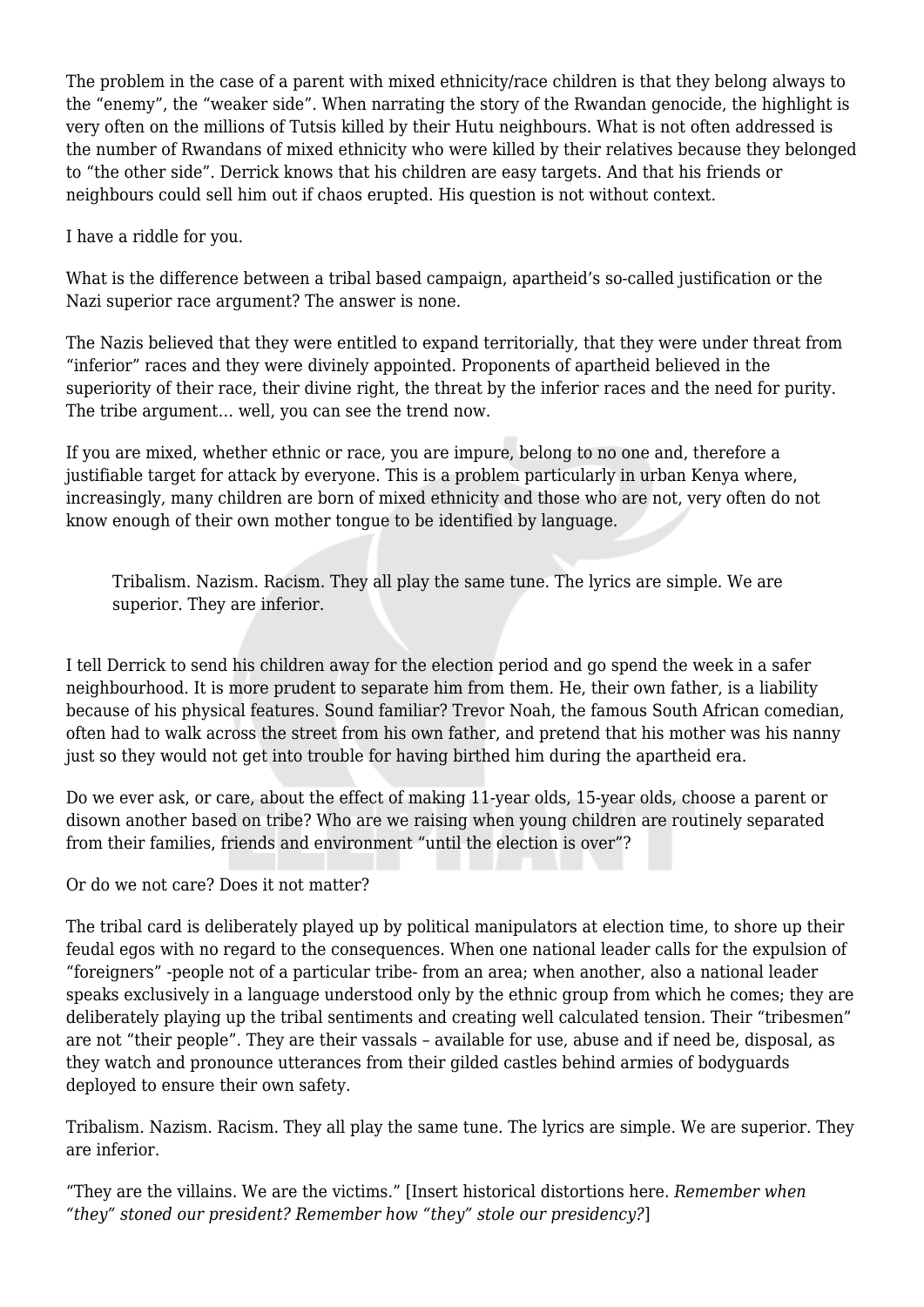"It is God's Will. He chose us to lead." [Insert scoff here. Only a god who does not know the pain of birth, or the sacrifice of rearing an offspring can afford to play favourites.]

They will overrun us if we do not put in place measures to save ourselves from them." [Insert appropriate call to arms under the guise of "safeguarding democracy". Remember 2008? *No Raila, no rail! Uthamaki ni witu!* And suchlike. Be sure to dish out money "ya kutoa panga kwa nyumba" (to bring the machete out of the house)]

And the chorus?

Altogether now regardless of political divide,

"It's us or them. There is no room for both. Our time has come. God is on our side."

There is no room for logic then. It is all about survival. No one remembers that we have coexisted for eons, or that tribe as a negative, is a construct by those who were once a common enemy to both.

Once the lords get what they want, they will remind their vassals that the vassals once lived together in harmony. That violence solves nothing. That Kenya is a peace-loving island in a sea of unrest.

The political overlords are happy. Their troops are ready. And those who are hesitant either flee to safer areas or arm themselves in anticipation that they may have to "retaliate in self defence".

Once the lords get what they want, they will remind their vassals that the vassals once lived together in harmony. That violence solves nothing. That Kenya is a peace-loving island in a sea of unrest. They will point to Somalia and South Sudan as they wave from large wooden dais draped in bloodred coloured carpets. The vassals must now live cheek by jowl. Forgive. Forget. Bible and Koran quoted in equal measure as piety replaces provocative pronouncements. Live and let live to both rapists and raped. Murderers and the families of those murdered. The children, the "future generations" in whose name the "aluta" must "continua", the children watch and learn that elections mean separation, hate, rape and death.

At a mid-morning meeting in May 2017, a 23 year old journalist scoffed at me when I asked her where she was going to vote.

"Me? Vote? You are so funny!" she said, laughing in bemusement.

"Why?" I asked.

She laughed again, a little sadder, shaking her head.

"In 2008, I had just finished Standard 8. One night when the violence broke out in our area, the farmer next door brought a tractor and trailer to our house at night. Mum told us to lie down on the floor of the trailer. They put planks of wood supported by building blocks on top of us then piled the trailer high with hay. We slept there the whole night. The next morning, our neighbour set off with the truck. Along the way, he kept getting stopped. The guys were asking the farmer, "What is in the trailer?' as they stabbed the hay with spears and pangas. "Nyasi ya ng'ombe tu [only some hay for the cows]", he would reply. One group of young men threatened to set the hay on fire, convinced he was smuggling people. He responded angrily in the local language and they walked away, voices fading out of earshot. When he finally brought us to a safe town he waited until night and pulled us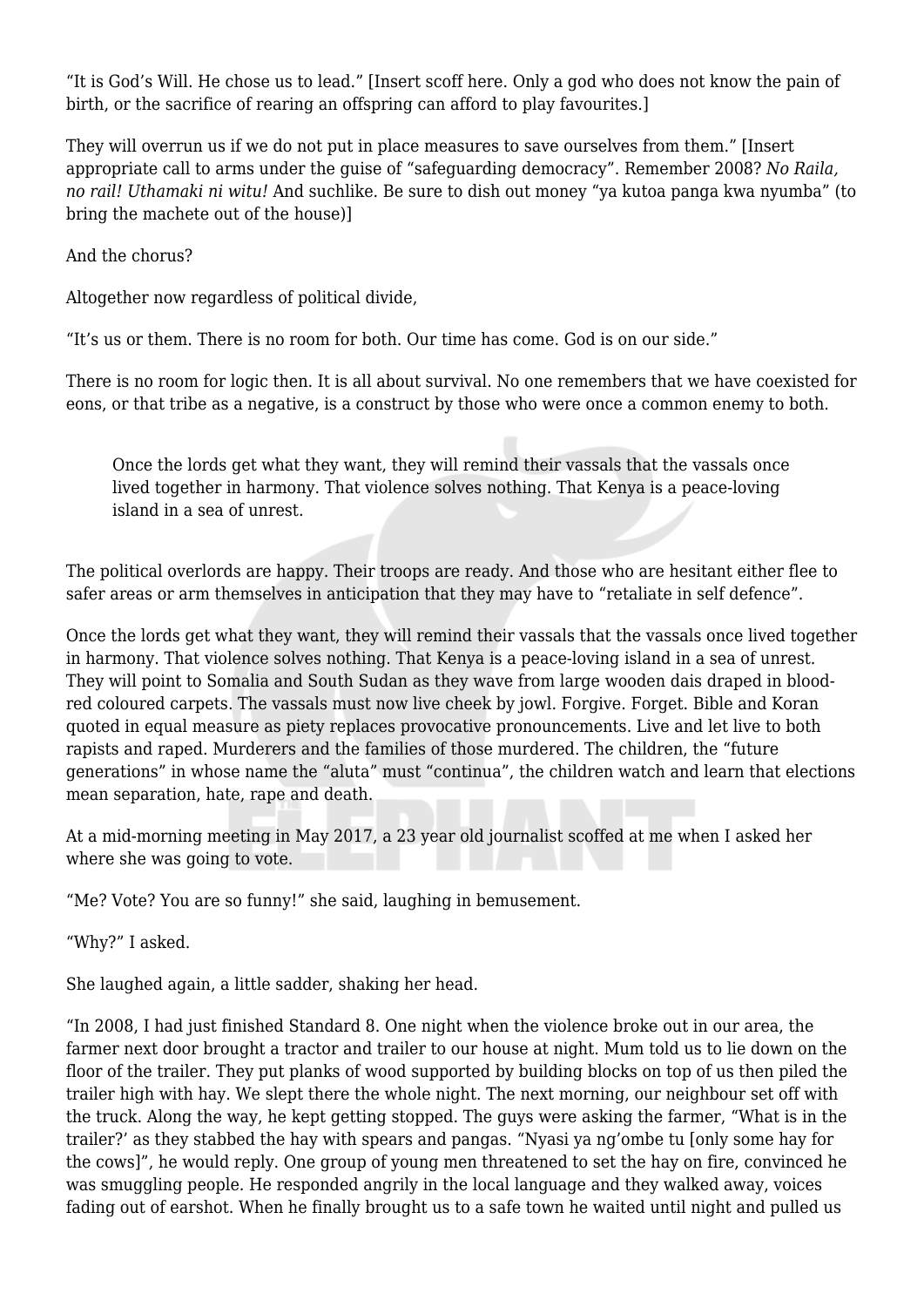from under the hay by our feet then told my mum to run. We never went back home. Till today, I have never even gone back to visit. I never went to my high school of choice. Even though my elder sister had finished her school there. It is in an area where we would have been killed if 2008 happened again. I will never, ever, ever, vote. To vote is to choose sides and no matter which side you choose, someone has to die or be displaced or be raped."

"I will never, ever, ever, vote. To vote is to choose sides and no matter which side you choose, someone has to die or be displaced or be raped."

Unsurprisingly, millennials, young people who experienced the horrific events of 2008 as teenagers, are increasingly choosing not to vote. They are referred to as "lazy, spoilt, selfish". It is easier than hearing their stories and healing their wounds.

A week after the election, a colleague, "Owino", resident of Kangemi, calls me on Whatsapp in the middle of the night. I pick the call. He does not say a thing. He just holds the phone to his window. I hear the screams that tear into the night and rip my heart. Then he hangs up and texts that he is fine. It is "his guys" "peacefully demonstrating" tonight. It's "the other guys" in trouble. "Our guys".

The overlords sleep on, undisturbed. Tomorrow, they will call for more peace. More demonstrations. But tonight, well, tonight, democracy expresses itself in bludgeoned babies and gang rapes.

"F@#k Government!!" translates to "Drag young men and women from their homes, sodomize, rape and assault them!".

"Let peace prevail" is buried in the pieces of shattered skulls and torn flesh in children too young to spell the word "democracy".

Democracy. The will of the people, By the people, To the People, For The People.

Democracy. I win. You lose.

Democracy. Majority rules. Or is it, muscle rules.

Democracy. Power by the powerful. "Pole sana" to the weak.

Democracy. A struggle in which the common people function more like pawns rather than any kind of sovereign authority.[\[i\]](#page-5-0)

Democracy: a concept attributed to Greek era men with arms or power jostling for position.

Maybe, to paraphrase Hadeel Ibrahim of the Mo Ibrahim Foundation, when she spoke at the Women Advancing Africa Conference in Dar Es Salaam, maybe we need to dream a new dream. A dream where everyone wins. A dream where a few men with power and arms do not "democratize" the rest.

Maybe, to paraphrase Hadeel Ibrahim of the Mo Ibrahim Foundation, when she spoke at the Women Advancing Africa Conference in Dar Es Salaam, maybe we need to dream a new dream. A dream where everyone wins. A dream where a few men with power and arms do not "democratize" the rest.

Maybe it is time for us to emancipate ourselves from Greek history. Maybe it is time to create a new